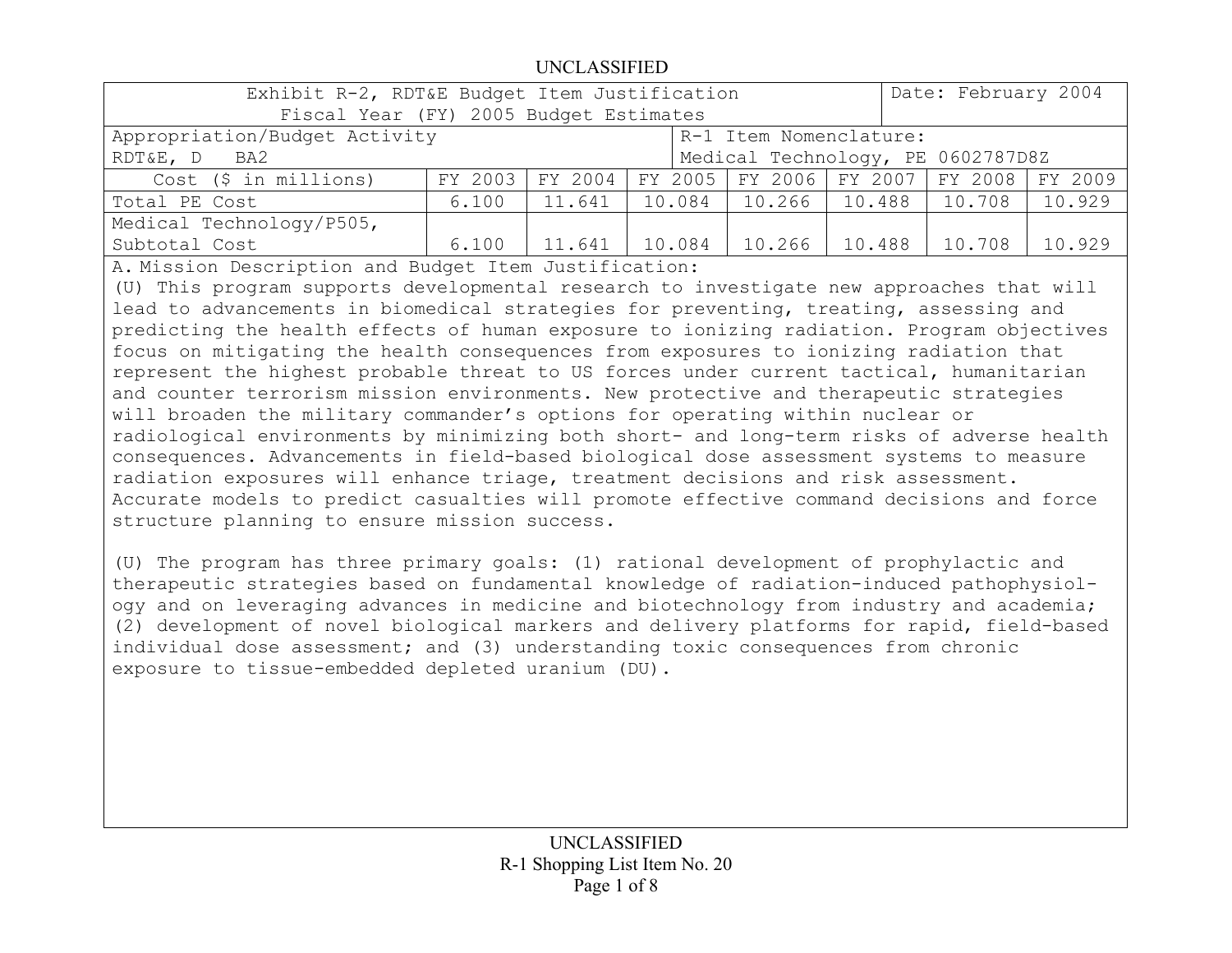ा

| B. Program Change Summary:                                 |                |                |            |
|------------------------------------------------------------|----------------|----------------|------------|
|                                                            | $rac{2003}{0}$ |                | 2005       |
| Previous President's Budget                                |                | $rac{2004}{0}$ | $\sqrt{ }$ |
| Current FY 2005 President's Budget 6.100                   |                | 11.641         | 10.084     |
| Total Adjustments                                          |                | 11.641         | 10.084     |
| Congressional program reductions                           |                |                |            |
| Congressional rescissions                                  |                |                |            |
| Congressional increases                                    |                |                |            |
| Reprogrammings                                             |                |                |            |
| SBIR/STTR Transfer                                         |                |                |            |
| Other                                                      |                |                |            |
|                                                            |                |                |            |
| C. Other Program Funding Summary: Not applicable.          |                |                |            |
| D. Execution:                                              |                |                |            |
| Armed Forces Radiobiology Research Institute, Bethesda, MD |                |                |            |
|                                                            |                |                |            |
|                                                            |                |                |            |
|                                                            |                |                |            |
|                                                            |                |                |            |
|                                                            |                |                |            |
|                                                            |                |                |            |
|                                                            |                |                |            |
|                                                            |                |                |            |
|                                                            |                |                |            |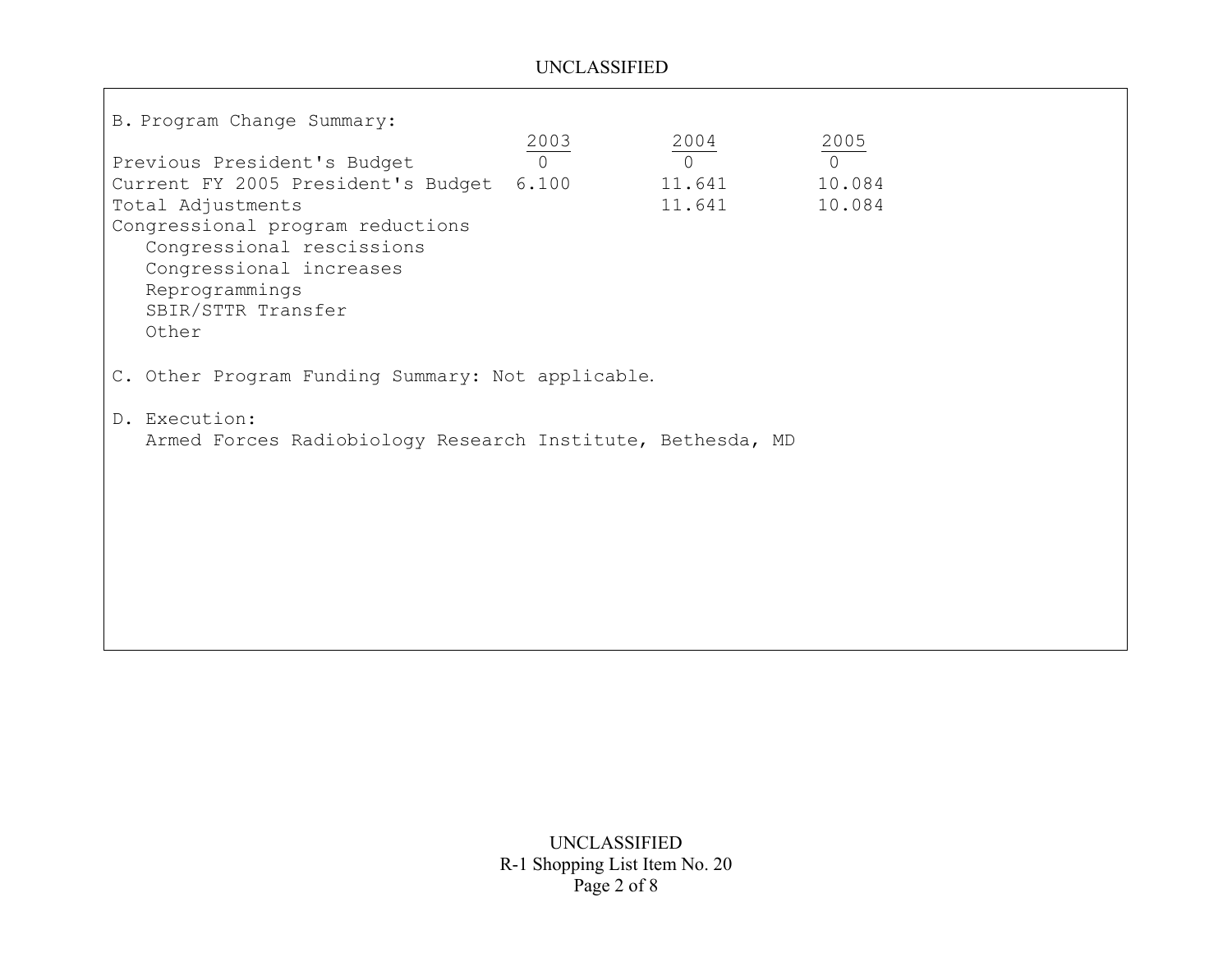|                       | Exhibit R-2a, RDT&E Project Justification |                    |  |        | Date: February 2004                             |        |        |         |
|-----------------------|-------------------------------------------|--------------------|--|--------|-------------------------------------------------|--------|--------|---------|
|                       | Fiscal Year (FY) 2005 Budget Estimates    |                    |  |        |                                                 |        |        |         |
| Appropriation/Budget  | PROGRAM ELEMENT                           |                    |  |        | Project Name and Number                         |        |        |         |
| Activity              |                                           | Medical Technology |  |        | Medical Technology                              |        |        |         |
| RDT&E, D BA 2         | PE 0602787D8Z                             |                    |  | P505   |                                                 |        |        |         |
| Cost (\$ in millions) |                                           |                    |  |        | FY 2003 FY 2004 FY 2005 FY 2006 FY 2007 FY 2008 |        |        | FY 2009 |
| Project/Thrust Cost   | 6.100                                     | 11.641             |  | 10.084 | $10.266$ $\blacksquare$                         | 10.488 | 10.708 | 10.929  |

A. Mission Description and Budget Item Justification:

(U) This program supports developmental research to investigate new approaches that will lead to advancements in biomedical strategies for preventing, treating, assessing and predicting the health effects of ionizing radiation.

(U) The program has three primary goals: (1) rational development of prophylactic and therapeutic strategies based on fundamental knowledge of radiation-induced pathophysiology and on leveraging advances in medicine and biotechnology from industry and academia; (2) development of novel biological markers and delivery platforms for rapid, field-based individual dose assessment; (3) understanding toxic consequences from chronic exposure to tissue-embedded depleted uranium (DU).

| \$ Millions)<br>Cost (in          | 2003<br>FY. | 2004  | 2005 |
|-----------------------------------|-------------|-------|------|
| Mechanisms of AED Radioprotection | .030        | 1.353 | .300 |

**FY 2003:** To address the FDA requirement for an understanding of the mechanisms responsible for AED's radioprotective actions, demonstrated that AED stimulates phagocytotic activity in circulating granulocytes and the oxidative burst in circulating monocytes in irradiated mice. Demonstrated that AED's protective effects are not due to contamination with endotoxin. Established techniques for measuring AED and other steroids to allow pharmacokinetic analysis of AED.

**FY 2004:** Initiate experiments on effects of AED on the function of peritoneal macrophages, a critical, non-circulating component of the immune system. Initiate studies on AED's ability in the spleen to induce cytokines, which mediate signals of the immune system. **FY 2005:** Complete assays on actions of AED on oxidative burst and phagocytosis of peritoneal macrophages in irradiated and non-irradiated rodents. Provide preliminary measurements of several cytokines in the spleen. Establish correlation of plasma levels of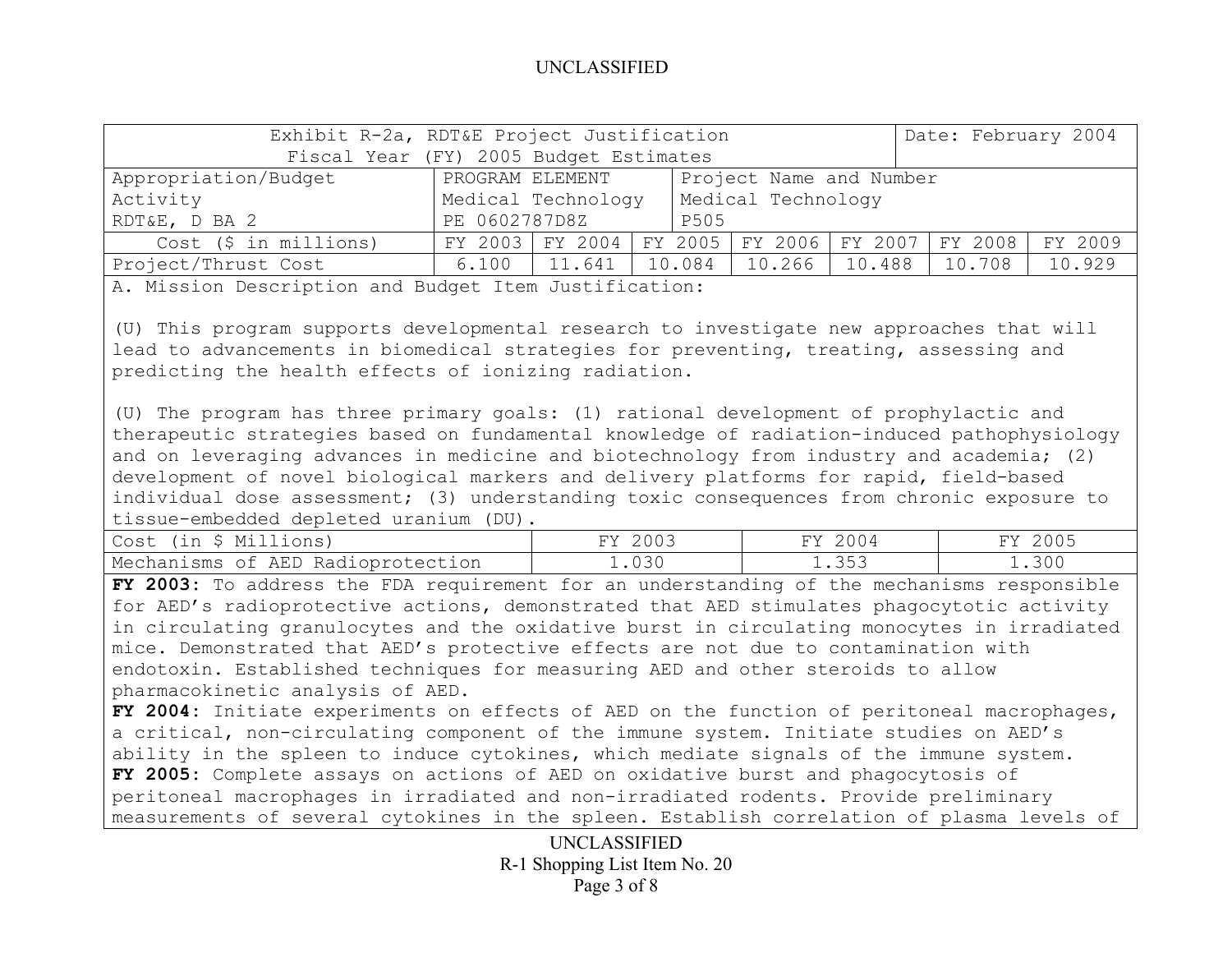| AED and efficacy of drug actions in the rodent model. |         |         |         |  |  |
|-------------------------------------------------------|---------|---------|---------|--|--|
| Cost (in \$ Millions)                                 | FY 2003 | FY 2004 | FY 2005 |  |  |
| Radioprotective effects of                            | .698    | 1.110   | 1.480   |  |  |
| isoflavones and vitamin                               |         |         |         |  |  |
| derivatives                                           |         |         |         |  |  |

**FY 2003:** Demonstrated that the soybean derived isoflavone genistein has radioprotective effects if administered subcutaneous 24 hour prior to radiation exposure in the mouse. Preliminary experiments show that the related compound daidzein also provides radiation protection. Demonstrated that alpha-tocopherol increased the erythrocyte levels in irradiated mice.

**FY 2004:** Determine the dose response curve for radioprotection by genistein in both male and female rodents. Determine the optimal time for administration of genistein for radioprotection. Complete screening of delta- and gamma-tocopherol in comparison to alphatocopherol for radioprotection in mice.

**FY 2005:** Determine the optimal time for administration of daidzein for radioprotection. Begin to evaluate combinations of genistein and daidzein to determine the optimal ratio. Determine the dose-reduction factor of the most effective isomer of tocopherol. Compare pharmacokinetics of this isomer given subcutaneously in irradiated and non-irradiated mice.

| Cost (in \$ Millions)                                                              | FY 2003 | FY 2004 | FY 2005 |
|------------------------------------------------------------------------------------|---------|---------|---------|
| Dual-action Drug Delivery                                                          | 480     | .873    | .500    |
| Strategy                                                                           |         |         |         |
| FY 2003: The initial design of a sustained-release, lipid-encapsulated (liposomal) |         |         |         |

delivery system for aminothiol in combination with Vitamin E was improved to provide approximately 35% drug loading.

**FY 2004:** Continue to perfect the liposomal delivery system. Assess the distribution of the drug achieved with this delivery system and assess the effects on cytokine gene expression as an indicator of drug action.

**FY 2005:** Establish optimum conditions for radioprotection with the liposomal preparation in rodents using survival following radiation exposure and blood profiles as endpoints.

| (in \$ Millions)<br>Cost      | 2003<br>ワマオ | 2004<br>гv | 2005<br>ᅲᅐᅎ |
|-------------------------------|-------------|------------|-------------|
| Radioprotectants/Therapeutics | 1.001       | 247        | 1.376       |
| Survey                        |             |            |             |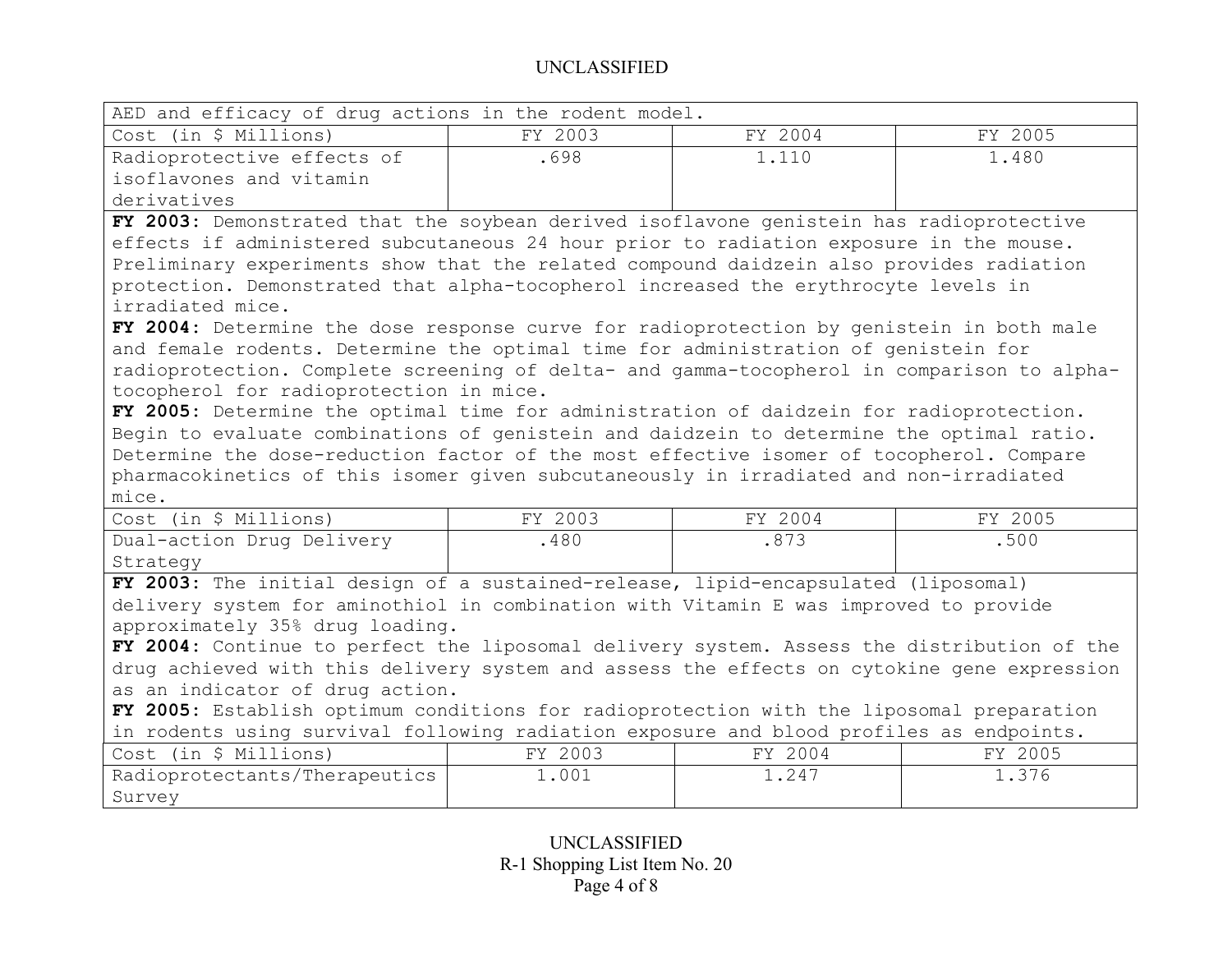**FY 2003:** Continued systematic survey of potential radioprotectant and therapeutic compounds under a drug screen protocol. Included this year were several non-androgenic steroids related to 5-AED,captopril, a cell cycling modulator, and several analogs of Vitamin E. Continued to refine, test, and analyze preventive treatment strategies based on fundamental mechanisms of cellular and molecular injury and repair of blood-forming and gastrointestinal organ systems.

**FY 2004:** Among the drugs slated to be tested in FY2004 with drug screening protocol are promising products from various pharmaceutical companies. Most of the agents are proprietary; they include a DHEA derivative and statins. Drugs that show potential will be targeted for further development.

**FY 2005:** New drugs continue to come to the attention of the Institute for assessment. These agents will be evaluated for their ability to prevent and/or treat radiation injury. Approaches to screening new agents will be improved.

| Cost (in \$ Millions) | 2003 | 2004  | 2005 |
|-----------------------|------|-------|------|
|                       | UV.  | FΥ    | FY.  |
| PCC Cytogenetic Assay | .240 | . 240 | .340 |

**FY 2003:** Patent application filed on the novel premature chromosome condensation (PCC) aberration assay that permits rapid analysis of radiation exposure across a broad dose range from interphase lymphocytes of peripheral blood. Demonstrated that PCC can be induced in a single cell.

**FY 2004:** Continue to improve sample preparation by promoting signal transduction mechanisms for inducing PCC in peripheral blood lymphocytes. Optimize the color pigment technique that will be used for fluorescent in situ hybridization (FISH) method for detecting chromosome aberrations in multiple chromosomes.

**FY 2005:** Optimize the multicolor FISH protocol that will allow detection and quantification of radiation-induced chromosome aberrations in multiple chromosomes. This approach will increase the sensitivity of the assay and permit detection and quantification of partialbody exposures.

| ົ∩∩⊿<br>"∩ ⊂ †<br>M.<br>くいいこ<br>כוור<br>U U I<br>ムぃぃ)<br>. .<br>こしいし<br>- |
|---------------------------------------------------------------------------|
|---------------------------------------------------------------------------|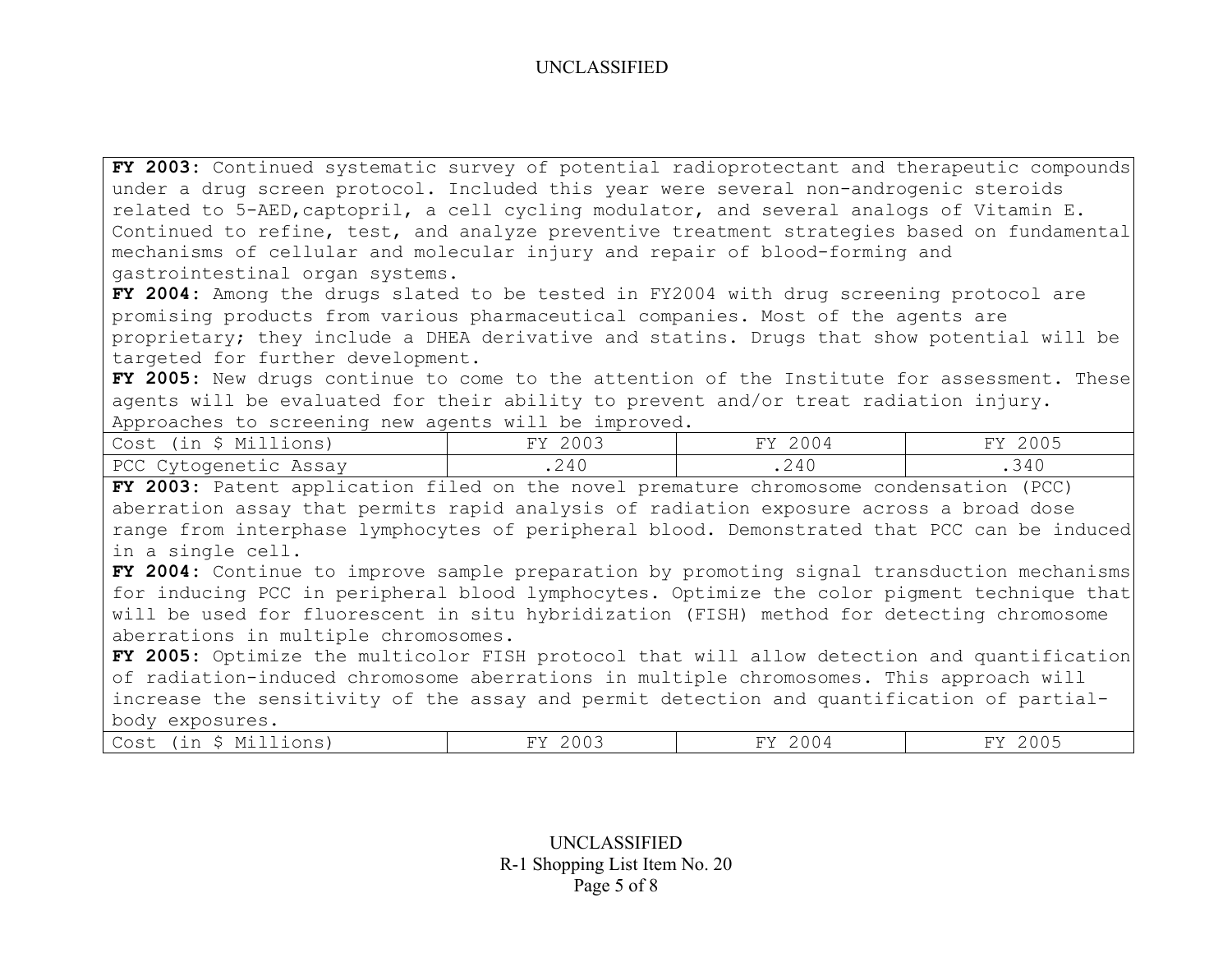| Molecular Biomarkers- DNA                                                                   | .466    | .466    | .566    |  |  |
|---------------------------------------------------------------------------------------------|---------|---------|---------|--|--|
| mutations                                                                                   |         |         |         |  |  |
| FY 2003: Developed real-time PCR for detection of DNA mutations (common mitochondria DNA    |         |         |         |  |  |
| deletion) in genomic DNA samples providing a significant advance in quantitative assessment |         |         |         |  |  |
| of target sequences. Initiated studies to optimize the real-time and cytological DNA        |         |         |         |  |  |
| mutation bioassay to detect low-frequency DNA mutations.                                    |         |         |         |  |  |
| FY 2004: Develop and evaluate modified deletion primers for quantitative fluid phase PCR    |         |         |         |  |  |
| bioassay in Human Peripheral Blood Lymphocytes (HPBL). Begin evaluation of low level        |         |         |         |  |  |
| multiplex detection.                                                                        |         |         |         |  |  |
| FY 2005: Develop cytological assay using PCR to measure mtDNA deletions in HPBL. Evaluate   |         |         |         |  |  |
| the effect of inter-individual variation for this assay. Perform in vitro dose-response     |         |         |         |  |  |
| studies for fluid-phase PCR assay in HPBL.                                                  |         |         |         |  |  |
| Cost (in \$ Millions)                                                                       | FY 2003 | FY 2004 | FY 2005 |  |  |
| Blood-Based Cell and Protein                                                                | .297    | .397    | .510    |  |  |
| Markers                                                                                     |         |         |         |  |  |
| FY 2003: Optimized the microassay to determine protein concentration in human blood         |         |         |         |  |  |
| samples. Developed biotinylated detection antibody cocktails that allow detection of        |         |         |         |  |  |
| proteins in serum. Determined the level of one important protein (GADD45) in irradiated     |         |         |         |  |  |
| human blood.                                                                                |         |         |         |  |  |
| FY 2004: Continue studies to develop microsphere flow cytometry system for measurement of   |         |         |         |  |  |
| multiple radiation-responsive protein biomarkers. Optimize sample processing of protein     |         |         |         |  |  |
| biomarkers for field-based blood analysis. Provide GADD45 and human albumin or beta-actin   |         |         |         |  |  |
| bead sets for radiation-responsive blood protein biomarker determinations.                  |         |         |         |  |  |
| FY 2005: Complete initial phase of in vitro studies evaluating radiation-responsive blood   |         |         |         |  |  |
| protein biomarkers involving other protein targets measured by the microsphere flow         |         |         |         |  |  |
| cytometry-based system. Initiate protein biomarker studies to evaluate inter-individual and |         |         |         |  |  |
| stress agent effects.                                                                       |         |         |         |  |  |
| Cost (in \$ Millions)                                                                       | FY 2003 | FY 2004 | FY 2005 |  |  |
| Toxicity of DU and Tungsten                                                                 | .160    | .433    | .050    |  |  |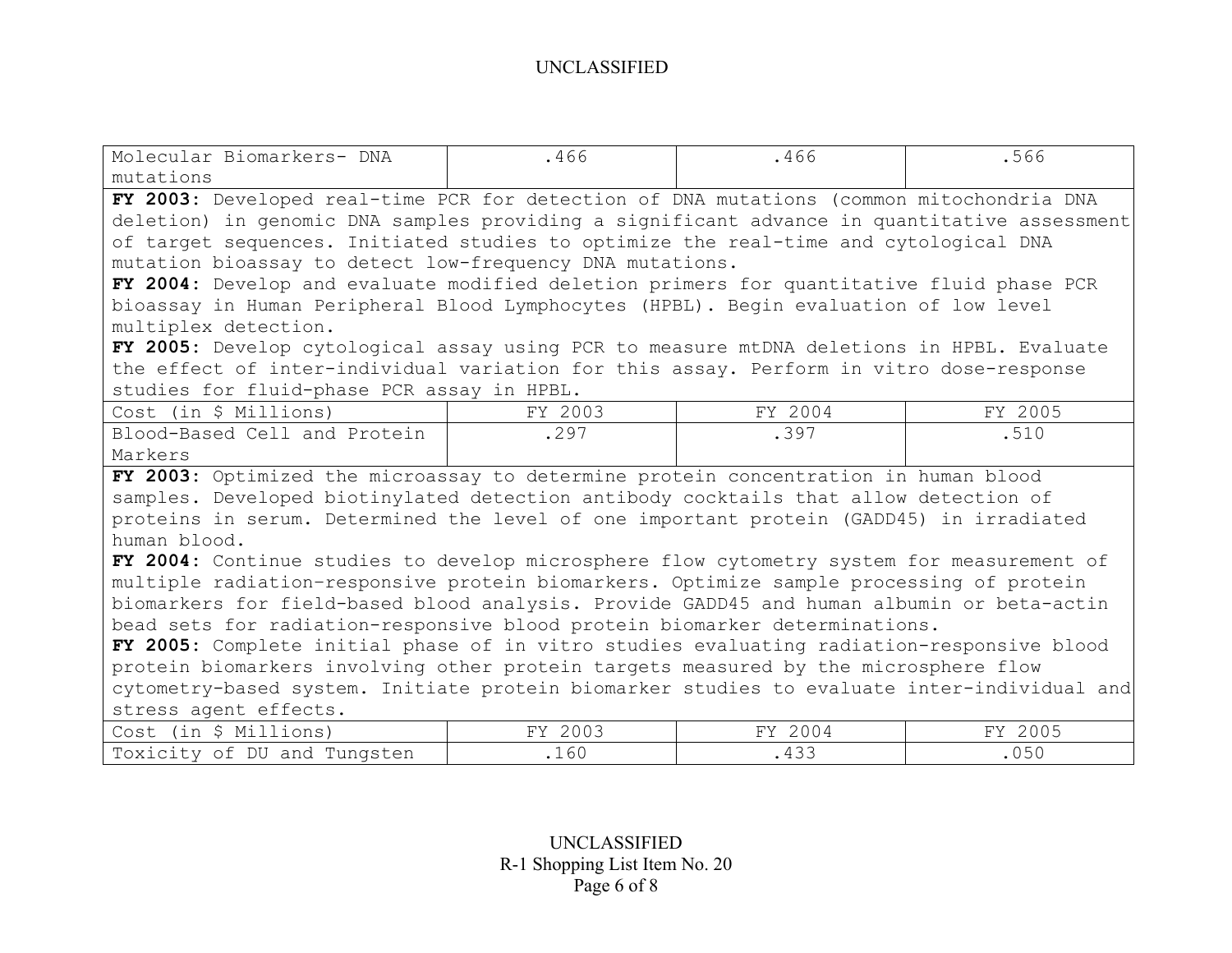**FY 2003:** Determined that DU and Tungsten Alloys induce mutations in a marker gene (HPRT) in vitro. Completed studies assessing the effects of the heavy metals on gene expression in liver carcinoma cells. Initiated studies on genomic instability and human-derived (HOS) cell neoplastic transformation.

**FY 2004:** Continue transformation, genotoxicity, and genomic instability studies on HOS cells. Initiate studies on macrophage cell lines that are important in the toxicity of inhaled DU and other heavy metals. (The related Defense Technology Objective completes in FY 2004.)

**FY 2005:** Evaluate effects of heavy metals on viability of pulmonary macrophages and initiate evaluation of cell function.

| Cost (in \$ Millions)  | FY 2003 | FY 2004 | FY 2005 |
|------------------------|---------|---------|---------|
| Late-Arising Radiation | .264    | .205    |         |
| Injuries               |         |         |         |

**FY 2003:** Evaluated in vitro the effects of the pharmacological agents AED, epigallocatechin (EGCG), and phenylacetate on expression of radiation-induced biomarkers that correlate with carcinogenicity. Developed a leukemogenesis mouse model that can be used to study the preleukemic phase, identify oncogenic changes, define factors that contribute to the development of leukemia, and test the efficacy of the drugs.

**FY 2004:** Assess the ability of phenyl acetate to inhibit human cell transformation in vitro (i.e, to block development of pre-cancerous cells). Initiate transformation studies with EGCG.

**FY 2005:** Complete transformation studies with EGCG. Initiate radiation leukemogenesis studies with phenylacetate and EGCG.

| Cost (in \$ Millions) | FY 2003 | FY 2004 | FY 2005 |
|-----------------------|---------|---------|---------|
| Radiation Injury and  | .700    | 1.366   | .700    |
| Bacterial Sepsis      |         |         |         |

**FY 2003:** Established animal model to assess antibiotics and biological response modifiers for radiation-related infection and sepsis.

**FY 2004:** Determine the ability of the non-specific biological response modifier (insoluble beta-1,3-glucan) against infection with K. pneumoniae in sublethally irradiated mice.

**FY 2005:** Determine the efficacy of the non-specific biological response modifier against a polymicrobial infection from endogenous pathogens with lethal doses of radiation. Determine the effects of the quinolones against a polymicrobial infection from endogenous pathogens with lethal doses of radiation.

| $\sim$<br><b>IVI</b><br>ບມວ<br>---<br>$\blacksquare$ | .<br>__ | コスス<br>UU .<br>__ | - - - - |
|------------------------------------------------------|---------|-------------------|---------|
|------------------------------------------------------|---------|-------------------|---------|